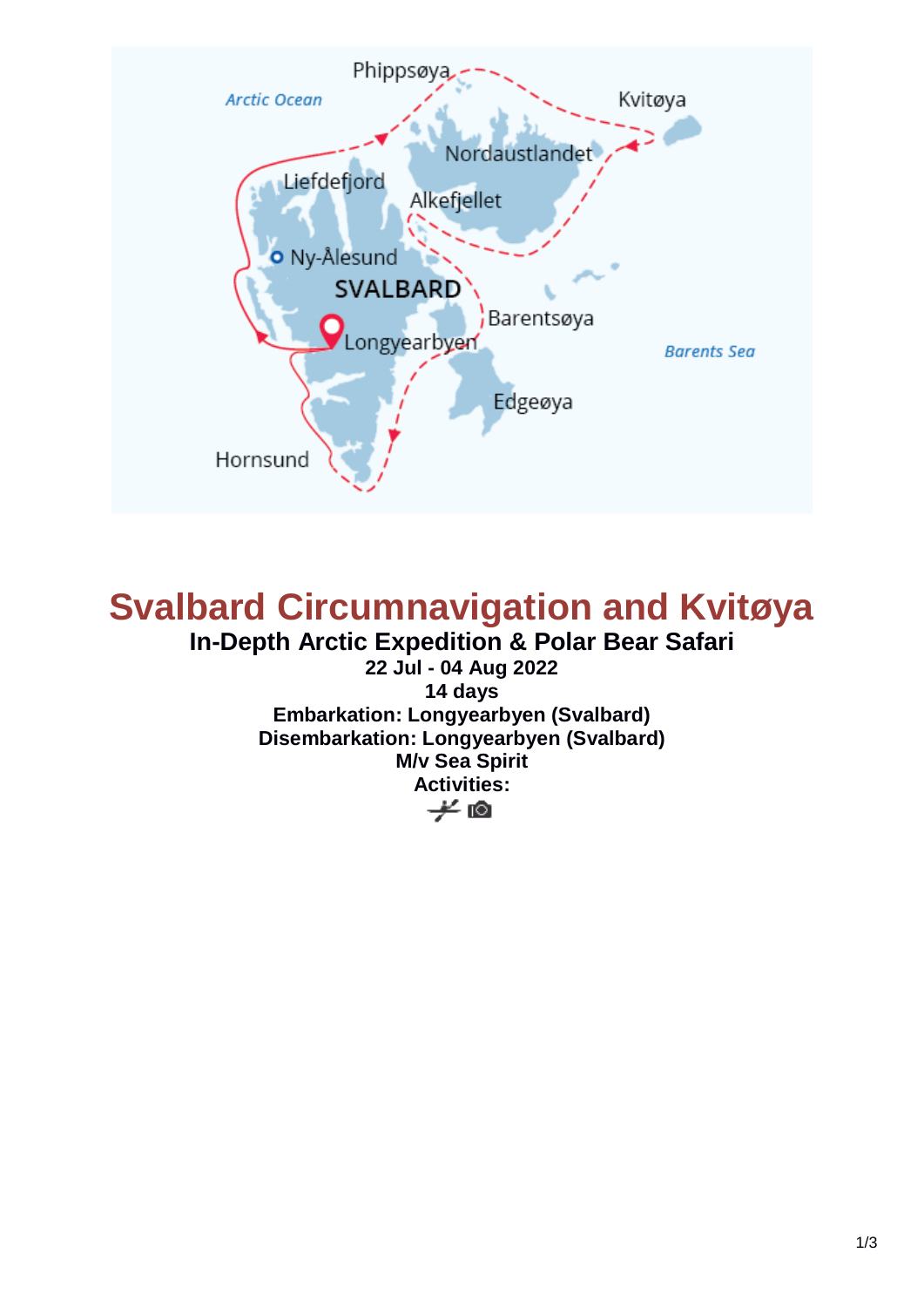## **Itinerary**



### **Day 1: Arrival in Longyearbyen, Svalbard (hotel night)**

Welcome to Longyearbyen, the administrative center of Svalbard and starting point of our Arctic expedition! At the Longyearbyen airport, you will be greeted by our staff and transferred to a quality hotel, which has been arranged by us and is included in the price of your trip. You will then be free to explore the charming, walkable town center.

We recommend starting your discovery of this fascinating Norwegian High Arctic territory at the excellent Svalbard Museum, where you can also purchase hard-tofind polar books and maps. Afterward, you can enjoy dinner at one of Longyearbyen's restaurants or cafes. If you are still awake at midnight, you will notice the sun has

not set. In fact, the sun will not set for the entire duration of our time in Svalbard.



### **Day 2: Welcome Aboard!**

After breakfast at your hotel, you will have the morning to enjoy Longyearbyen. Take in the views of icy fjords and glaciated mountains surrounding this historic former coal-mining town. Take advantage of shopping for souvenirs or some last-minute necessities such as coldweather gear, a cap or gloves. Just remember, you will soon receive your very own parka to keep and waterproof boots to borrow while aboard the ship. For lunch, Longyearbyen offers quick and easy meal options including the most northerly pizzas and kebabs in the world.

In the afternoon, you will be transferred to the pier where we will warmly welcome you aboard our expedition vessel Sea Spirit. Get settled in your comfortable suite

and explore the ship that will be your home-away-from-home during the extraordinary adventure to come. Once the ship is underway, a full schedule of events kicks off with informative briefings and introductions from your expedition team. After the first of many delicious dinners on board, step out onto the open decks to admire the gorgeous scenery in 24-hour daylight as we pass through the wildlife-rich waters of Isfjorden.



#### **Day 3-13: Arctic wilderness Polar Bear search**

During our expedition, we hope to experience the many facets of this incredible High Arctic territory. Our exact schedule and route will be shaped by the weather, sea ice and experience of our expedition leader and captain. At the peak of the summer season, we will almost certainly find the ice conditions to be favorable for a full circumnavigation, so we will make an attempt to go around Spitsbergen, the largest island of the Svalbard archipelago and even to the northeastern most part of the archipelago – Kvitøya. Much of the pristine nature of Spitsbergen is protected by a system of national parks, and we will try to visit some of them during the voyage. Below, please find a brief summary of what we might expect.

Human habitation – rare along our route – can be found at Ny Ålesund, a former mining town and airship base that is now home to an international community of Arctic researchers. This is one of the world's most northerly settlements where we find a museum, gift shop and post office.

Northwest Spitsbergen National Park is the crown jewel of Svalbard's scenic wonders. Here we find deep fjords flanked by serrated mountain ranges and immense tidewater glaciers calving icebergs into turquoise waters. The skies are filled with millions of murres, guillemots and little auks, whose eggs are just now hatching at countless breeding colonies located on small islands, mountainsides and sea cliffs within the